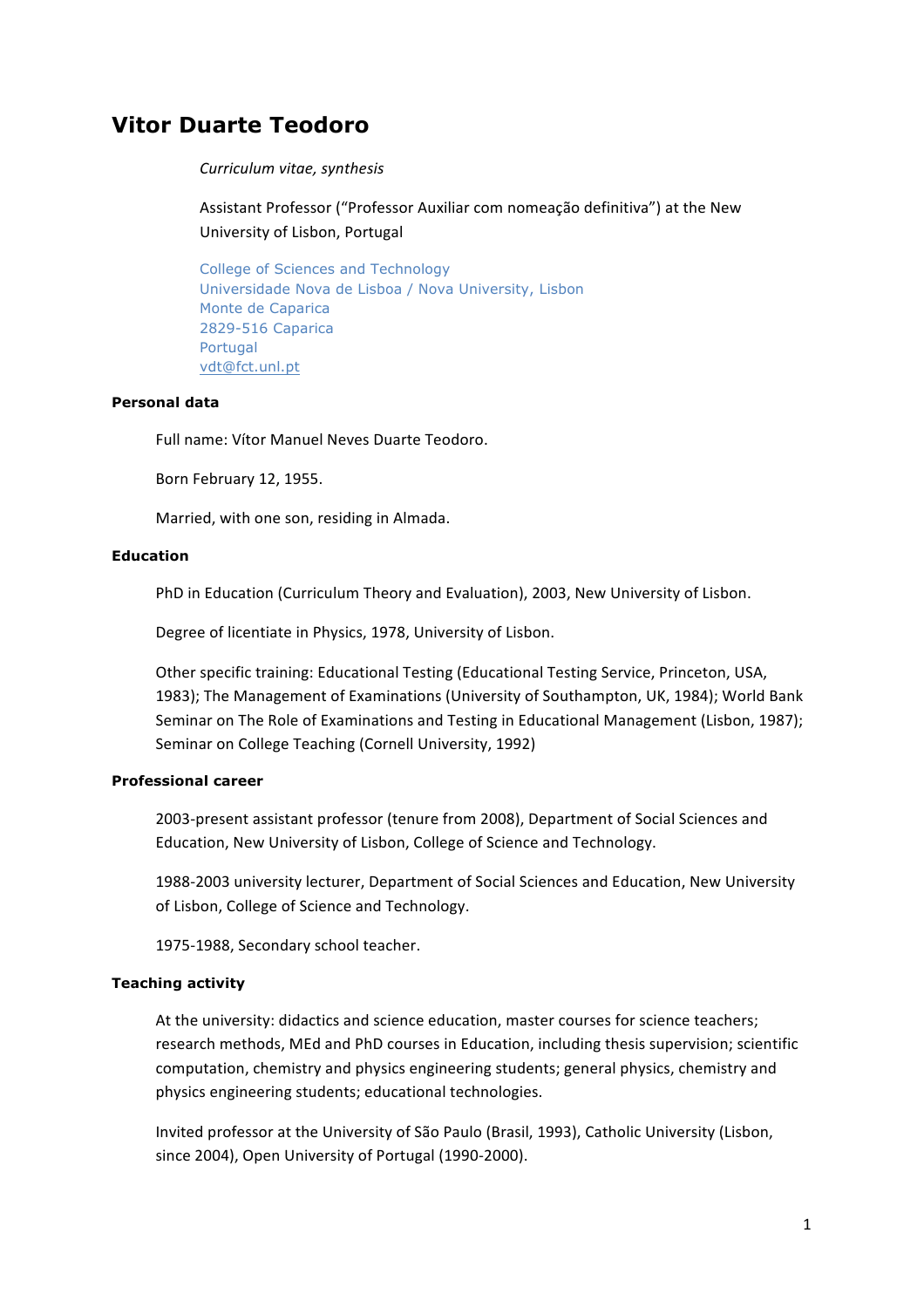In secondary schools: Physics, Chemistry, Mathematics, Natural Sciences.

#### **Other activities related with teaching**

Design and preparation of registration dossiers of masters courses in teaching Physics and Chemistry and in teaching of Biology and Geology. Coordinator of the Master Course Teaching Physics and Chemistry.

Collaboration in the design and preparation of registration dossiers of doctoral studies in education, in collaboration with ISPA and FCSHUNL. Member of the Coordination of the course.

# **Research**

Main research area: science and mathematics education (embedding scientific computing in the secondary school curricula and in undergraduate studies in science and engineering).

Other research/professional interests: principles and design of active learning environments, particular for science and mathematics education; educational assessment and evaluation; teacher education; curriculum development.

Participation in several research projects funded by the European Community and Portuguese Research bodies and governmental departments.

#### **Other professional activities**

DCSA-FCTUNL Coordinator: Section of History of Science and Technology and Educational Sciences (since 2009).

Elected member of the Scientific Council of FCTUNL since 2009.

Coordinator of the Education Division of the Portuguese Physics Society since 2007.

Consultant to the Portuguese Ministry of Education in several areas (examinations; teacher education; curriculum development; laboratory and school design; digital educational resources). Author of several reports for the Ministry of Education on these subjects.

Coordinator of an Ibero-American network on the educational use of information technologies from 1995 to 2001.

Author of more than 30 textbooks for schools in Portugal and Cape Verde (Physics and Chemistry).

# **Most relevant publications**

*Software*

Teodoro, V. D., Vieira, J. P., & Clérigo, F. C. (1997). Modellus, Interactive Modelling with Mathematics (Version 1.0). San Mateo, Cal.: Knowledge Revolution. Currently on version 4, available at http://modellus.fct.unl.pt .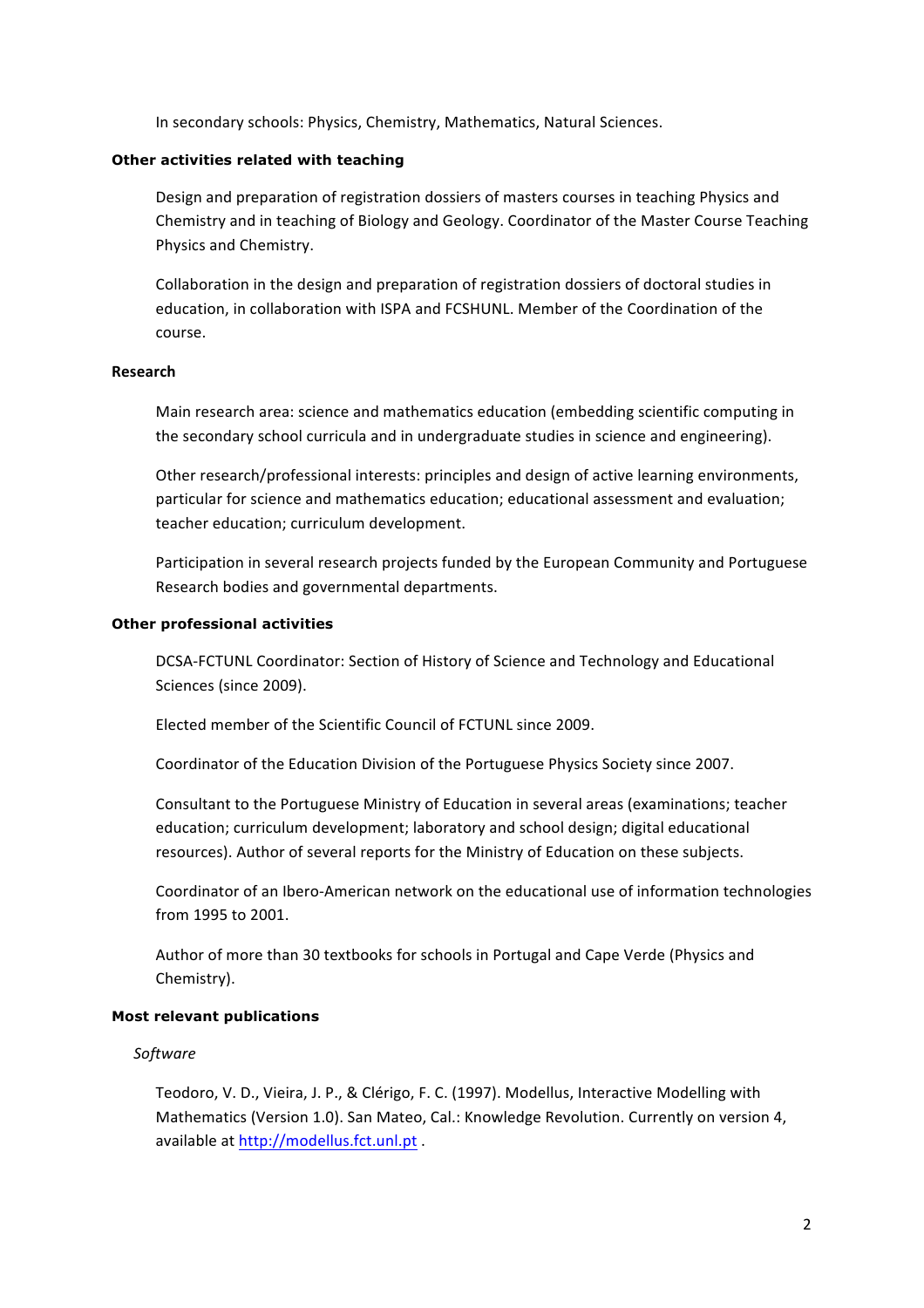#### *Journals*

Neves, R., & Teodoro, V. D. (2010), Mathematical modelling in science and mathematics education, Computer Physics Communications, doi:10.1016/j.cpc.2010.05.021

Neves, R., & Teodoro, V. (2010). Enhancing Science and Mathematics Education with Computational Modelling. Journal of Mathematical Modelling and Application, 1(2), 2-15.

Teodoro, V. (2005). Cognitive Artefacts, Technology and Physics Education. Interactive Educational Multimedia, 11, 173-189.

Teodoro, V. D. (2004). Playing Newtonian Games with Modellus. Physics Education, 39(5). 421\_428.!

Veit, E. A., & Teodoro, V. D. (2002). Modelagem no ensino/aprendizagem de Física e os novos parâmetros curriculares nacionais para o ensino médio. Revista Brasileira de Ensino de Física, 24(2), 87-96.

Veit, E. A., Mors, P. M., & Teodoro, V. D. (2002). Ilustrando a Segunda Lei de Newton no Século XXI. Revista Brasileira de Ensino de Física, 24(2), 176-184.

Teodoro, V. D., & Valente, M. O. (2001). Modellus, modelação matemática nas ciências físicas e renovação do currículo. Inovação, 14(3), 45-61.

Teodoro, V. D. (1990). Computadores, aprendizagem e ensino da física: o computador como 'laboratório conceptual'. Análise Psicológica, VIII(1), 75-82.

# **Chapters in Books and Books**

Teodoro, V. D. (2006). Embedding Modelling in the General Physics Course: Rationale & Tools. In T. Ellermeijer & E. v. d. Berg (Eds.), Modelling in Physics and Physics Education. Amsterdam: University of Amsterdam.

Teodoro, V. D. (2004). Accesing, creating, publishing, measuring, experiencing and collaborating : using computers to change the basic curriculum in engineering In Á. G. Panqueva, V. A. Laclaustra, M. R. Jiménez, I. F. P. Arrieta, A. J. Cañas, C. M. Zea, J. Novak, M. d. R. Atuesta, C. M. Colado, M. Henao, P. Hernández, V. D. Teodoro, M. Á. V. Hernández, Á. T. Macías, A. M. Acuña & C. A. R. Castro (Eds.), *Repensando la Educación Superior con Nuevas Tecnologías de Información y Comunicación*. Bogotá: Escuela Colombiana de Ingeniería.

Teodoro, V. D. (1998). From formulae to conceptual experiments: Interactive modelling in the physical sciences and in mathematics International CoLos Conference New Network-Based Media in Education (pp. 13-22). Maribor, Slovenia: University of Maribor.

Teodoro, V. D. (1994). Learning with computer-based exploratory environments. In S. Vosniadou, E. deCorte & H. Mandl (Eds.), Technology-Based Learning Environments, Psychological and Educational Foundations. Berlin: Springer-Verlag.